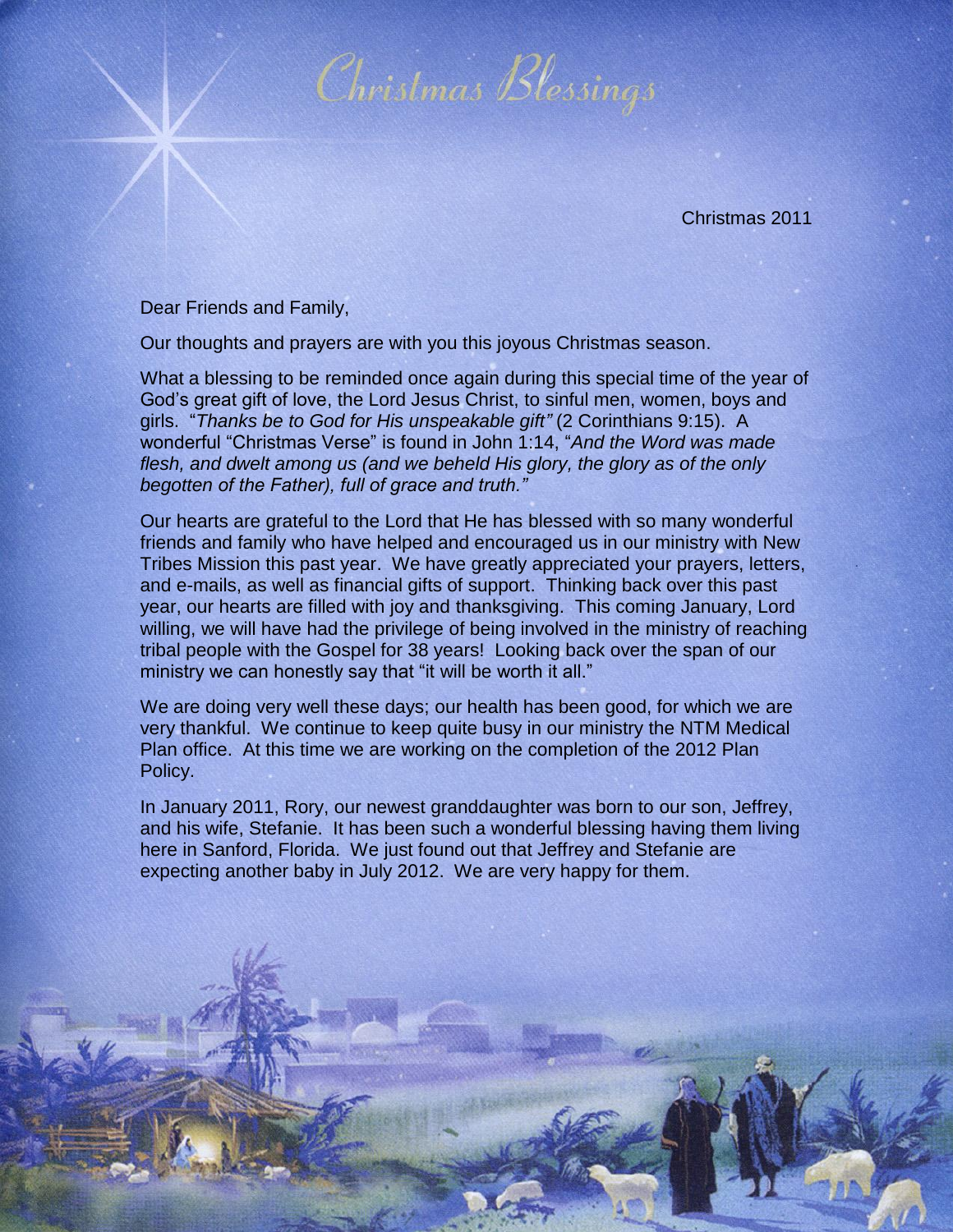In March 2011, our daughter, Sarah, our son-in-law, David, and our two granddaughters, Kayla and Kennidy, moved from Texas to Dothan, Alabama. Already we have been able to see them several times for which we are very thankful. It is wonderful having them so much closer to us.

On April 26<sup>th</sup>, we, along with Tim, Jeffrey and family, and David helped to celebrate Mom and Dad Hansen's 70<sup>th</sup> Wedding Anniversary. It was such a blessing to honor our dear parents and thank them for their consistent walk with the Lord and godly example to all of us. Mom and Dad are now living in an Assisted Living Facility in Birnamwood, Wisconsin since September.

Our oldest son, Tim, ran in the Virginia State senate race as the Republican candidate in November. Although he did not win the election, he did remarkably well and we are very proud of him. We are looking forward to seeing Tim when he comes home for Christmas!

Our youngest son, David, who is still living with us here at home, continues to do well as an IT (Information Technology) Specialist at K&K Electric, Inc. here in Sanford. This is the same company where Jeffrey works. The Lord has wonderfully given David a gift for working with computers and programs, which is also a blessing to us personally as he maintains our home computers. Lord willing our entire family will be home for Christmas.

In closing, we once again, thank you for your prayers and gifts to us. May every blessing be yours this joyous Christmas season.

> All because of God's great love, **John & Linda**

John & Linda McGhee New Tribes Mission • 1000 East First Street • Sanford, FL 32771-1487 *www.GoYeMcGhee.com*